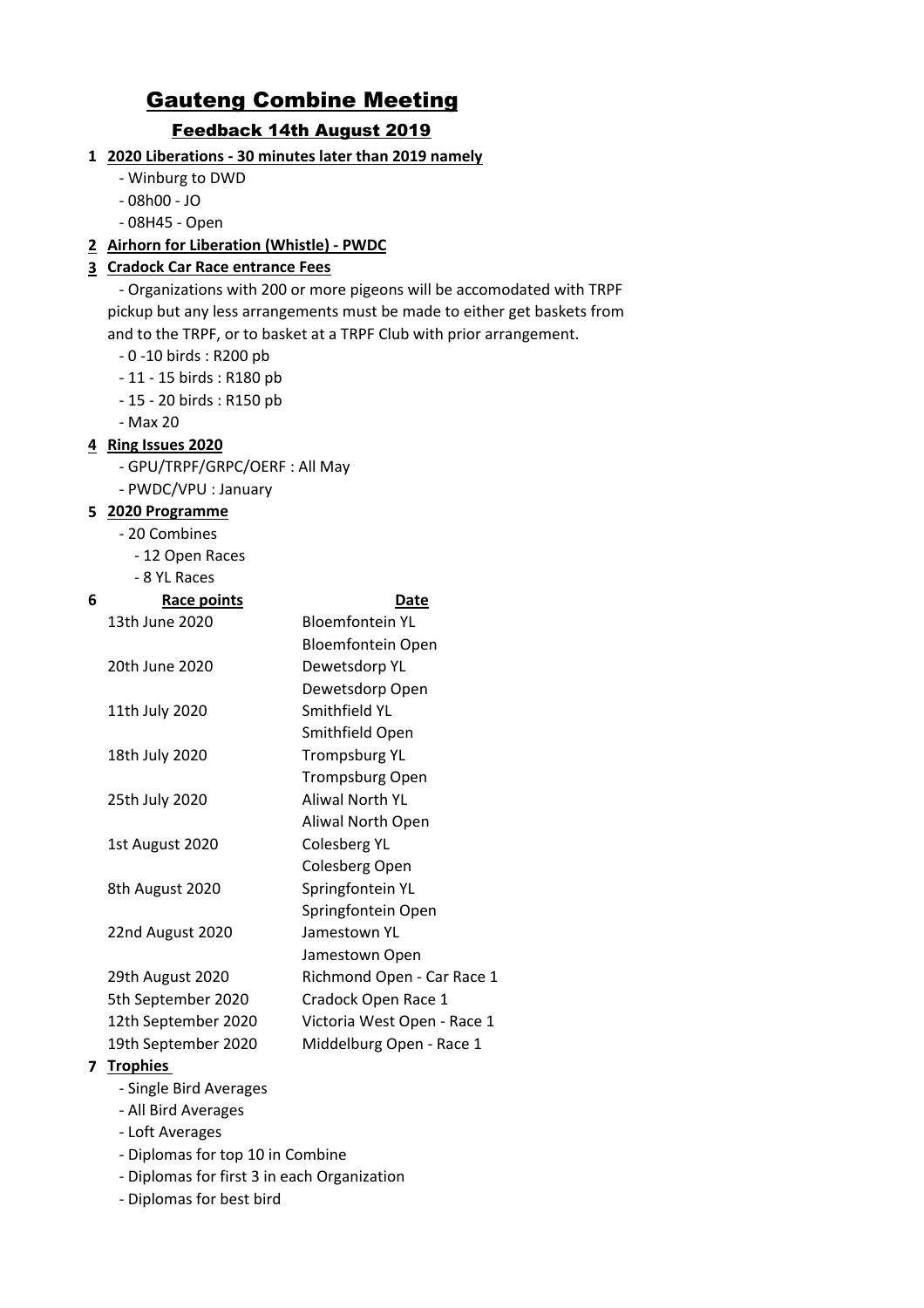- Each Organization have own Prize Giving

### **8 Pools**

- R10 per race with max of 10 birds
- Weekly payout 50/30/20
- Starting Middelburg Combine 19th September 2019
- 2020 All 20 Combine Races
- Adam Dunn (Combine Race Secretary) will check and publish winners weekly
- Pool moneys to be paid over to organizations Treasurer which in turn will
- pay in to Cor vd Merwe the Provincial Treasurer
- He will then make payments to winners

### **9 Matjiesfontein 2020**

- SANPO approval outcome 2019 race
- Optional
- Prestige money race
- PWDC transport
- Adam Dunn (Combine Race Secretary) will publish the result
- **10 Truck at Liberation points heat**

# Gauteng Provincial Meeting

## Feedback 14th August 2019

- 1 Deaths to be reported to Hans de Noon
- 2 Name (Members List)
	- Split Racing and Non-Racing Members
	- List Junior Members
	- Mark if male or female
	- Partnerships
		- Names to be listed
		- Indicated Main Member
		- Other members of partnership also members?
		- If no member no rights or participation
	- Use standard forms supplied by Sanpo ONLY
- 3 Purchases/Orders
	- All orders for anything to go through Province
	- Orders to Cor van der Merwe (Provincial Treasurer)
	- Copies of above to be sent to Rona Grundeling (SANPO Treasurer)
	- and Hans de Noon (Provincial Secretary).
		- No orders will only be fulfilled once paid
- 4 Doping
	- All Doping details to be send to Provincial Secretary
	- All payments to be made to Provincial Treasurer
	- Names of fanciers to be kept quite till procedure have been completed

 - All Doping Disciplinary Hearings will be Chaired by a SANPO appointed person

 - 1st offence for use of prohibited substance could be any of the following depending on the decision of the hearing

- Warning
- Warning plus anything from 1 week to 6 months ban
- Losing all points & money won on specific week's races
- Province is still awaiting SANPO's official response on the NOASA/WADA